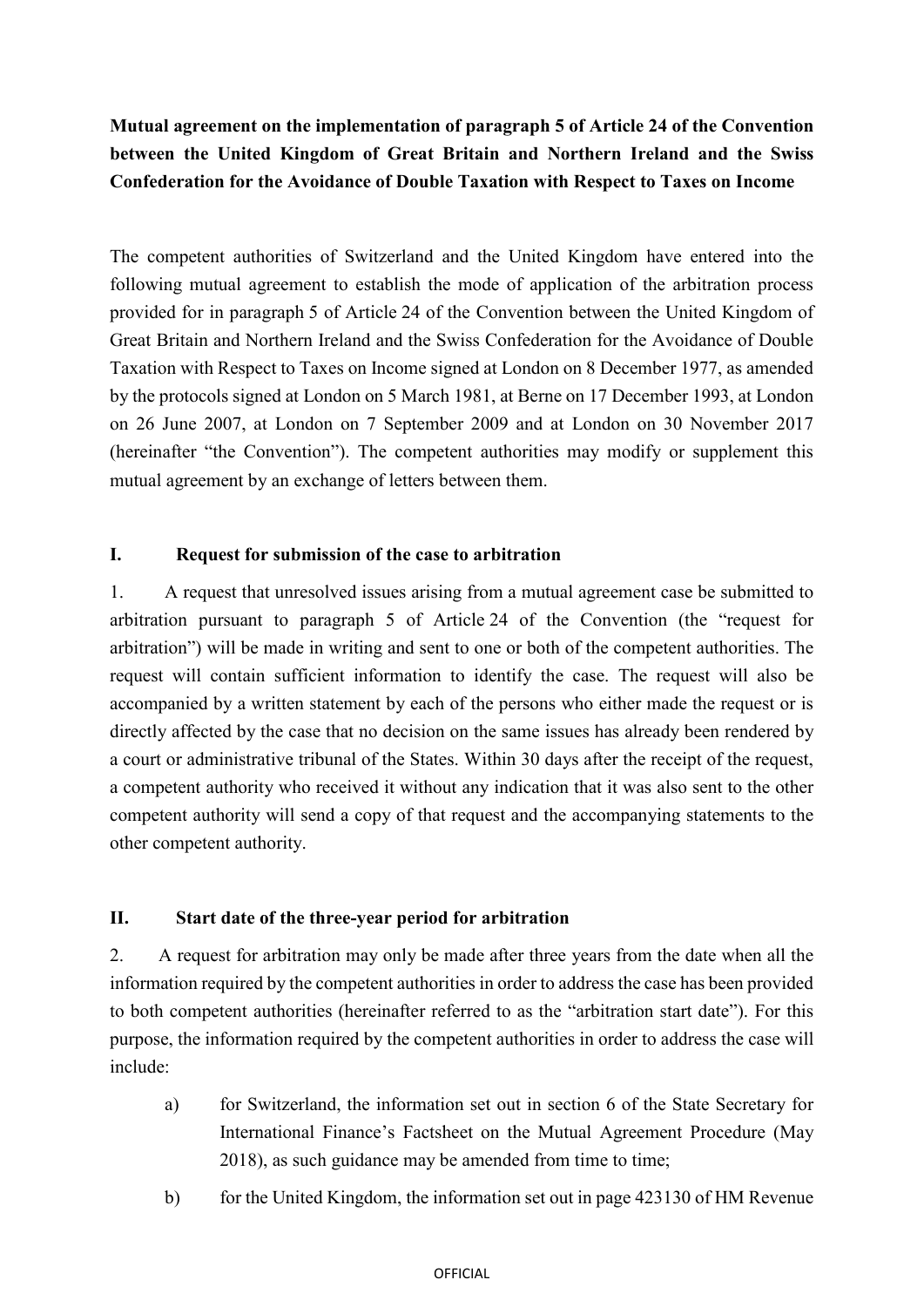and Customs' International Manual, as such guidance may be amended from time to time; and

c) any other specific additional information requested by the competent authority of a Contracting State within 90 days of the receipt of the request for a mutual agreement procedure.

The competent authorities of the Contracting States will notify each other of any significant changes that are made with respect to the information requirements provided in their domestic guidance relevant to a request for a mutual agreement procedure.

- 3. The following rules will apply in order to determine the arbitration start date:
	- a) The competent authority that received the initial request for a mutual agreement procedure under paragraph 1 of Article 24 of the Convention will, within 60 days after receiving the request:
		- (i) send a notification to the person who presented the case that it has received the request; and
		- (ii) send a notification of that request, along with a copy of the request, to the competent authority of the other Contracting State.
	- b) Within 90 days after receiving the request for a mutual agreement procedure (or within 90 days of receiving a copy thereof from the competent authority of the other Contracting State), each competent authority will either:
		- (i) notify the person who has presented the case and the other competent authority that it has received the information necessary to undertake substantive consideration of the case; or
		- (ii) request additional information from that person for that purpose.
	- c) Where, pursuant to subdivision (ii) of subparagraph b) above, one or both of the competent authorities have requested from the person who presented the case additional information necessary to undertake substantive consideration of the case, the competent authority that requested the additional information will, within 90 days after receiving the additional information from that person, notify that person and the other competent authority either:
		- (i) that it has received the requested information; or
		- (ii) that some of the requested information is still missing.
	- d) Where neither competent authority has requested additional information pursuant to subdivision (ii) of subparagraph b) above, the arbitration start date will be the earlier of:
		- (i) the date on which both competent authorities have notified the person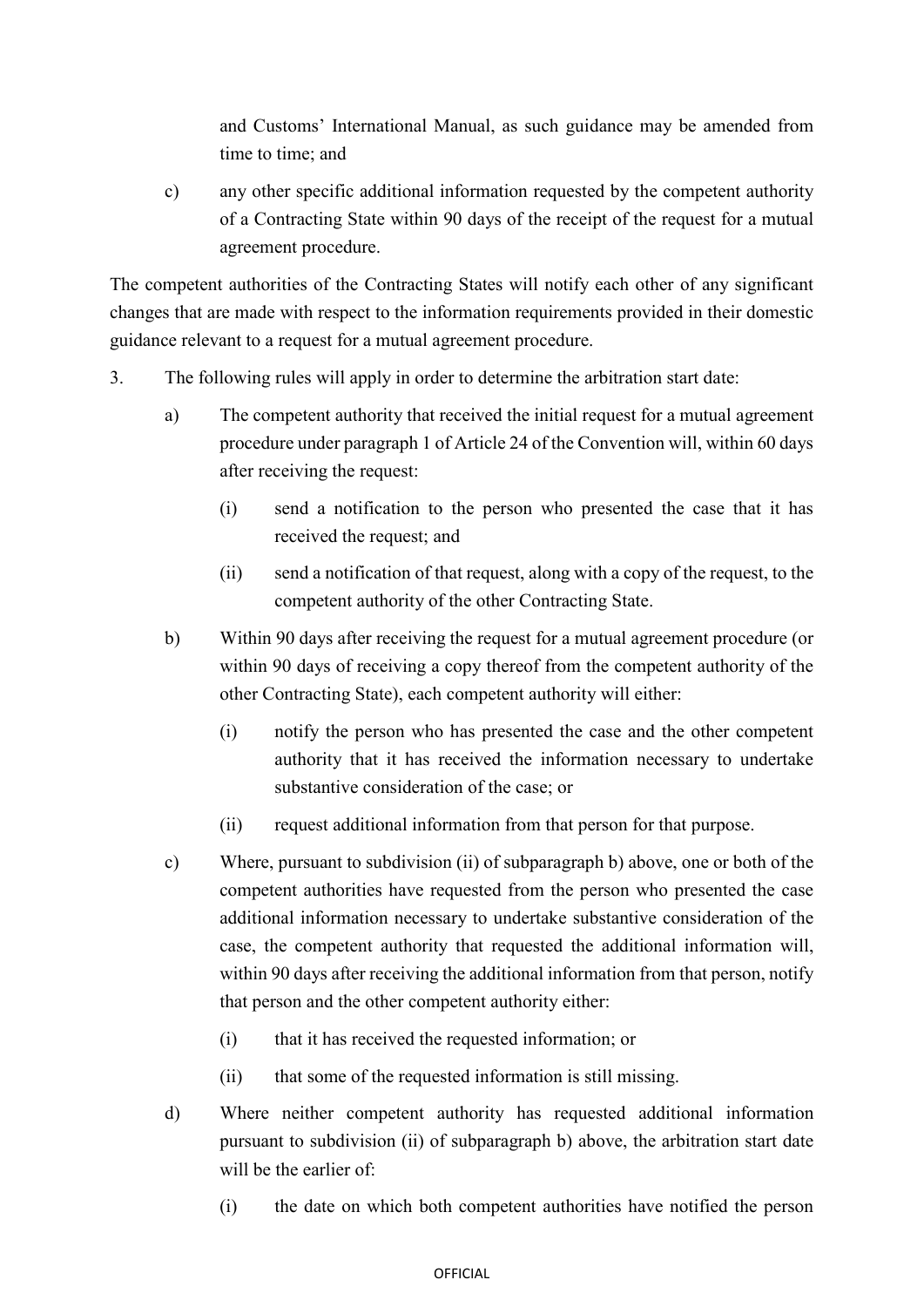who presented the case pursuant to subdivision (i) of subparagraph b) above; and

- (ii) the date that is 90 days after the notification to the competent authority of the other Contracting State pursuant to subdivision (ii) of subparagraph a) above.
- e) Where additional information has been requested pursuant to subdivision (ii) of subparagraph b) above, the arbitration start date will be the earlier of:
	- (i) the latest date on which the competent authorities that requested additional information have notified the person who presented the case and the other competent authority pursuant to subdivision (i) of subparagraph c) above; and
	- (ii) the date that is 90 days after both competent authorities have received all information requested by either competent authority from the person who presented the case.
- f) If, however, one or both of the competent authorities send the notification referred to in subdivision (ii) of subparagraph c) above, such notification will be treated as a request for additional information under subdivision (ii) of subparagraph b).

### **III. Requests prior to the end of the three-year period for arbitration**

4. If the competent authorities of both Contracting States agree, a request for arbitration may be made before the three year period provided for in Article 24(5)(b) of the Convention has expired. The competent authority to whom the case was presented will immediately inform the applicant of the determination.

### **IV. Suspension and extension of the three-year period for arbitration**

- 5. Where:
	- a) a competent authority has suspended the mutual agreement procedure referred to in paragraph 1 because the case is pending before a court or administrative tribunal, or
	- b) the competent authorities have agreed to suspend the mutual agreement procedure referred to in paragraph 1 because another case concerning the same issue of principle where the decision would apply to the person that has made the request for arbitration is pending before a court or administrative tribunal,

the period provided in paragraph 2 will stop running until either a final decision has been rendered by the court or administrative tribunal or the case before the court or administrative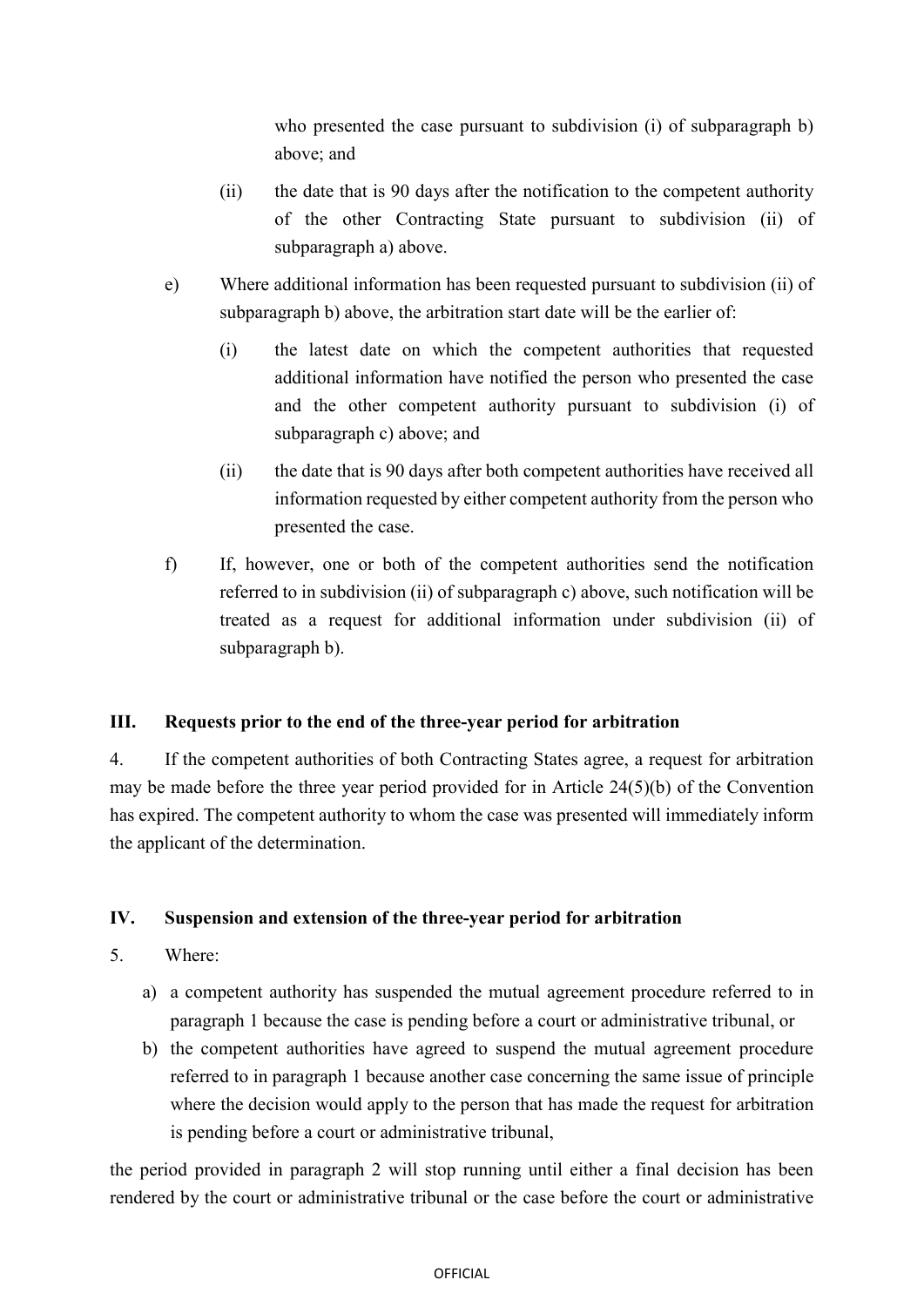tribunal has been suspended or withdrawn. In addition, where a person who presented a case and a competent authority have approved the suspension of the mutual agreement procedure, the period provided in paragraph 2 will stop running until the suspension has been lifted.

6. Where both competent authorities accept that a person directly affected by the case has failed to provide in a timely manner any additional information requested by either competent authority after the start date of the three-year period referred to in paragraph 2, the period provided in that paragraph will be extended by a period of time equal to the period beginning on the date by which the information was requested and ending on the date by which that information was provided.

### **V. Terms of reference**

7. Within 60 days after the request for arbitration (or a copy thereof) has been received by both competent authorities, the competent authorities will decide on the questions to be resolved by the arbitration panel and communicate them in writing to the person who made the request for arbitration. This will constitute the "Terms of Reference" for the case. Notwithstanding the following paragraphs of this mutual agreement, the competent authorities may also, in the Terms of Reference, provide for procedural rules that are additional to, or different from, those included in these paragraphs and deal with such other matters as are deemed appropriate.

8. If the Terms of Reference have not been communicated to the person who made the request for arbitration within the period referred to in paragraph 7, that person and each competent authority may, within 30 days after the end of that period, communicate in writing to each other a list of issues to be resolved by the arbitration. All the lists so communicated during that period will constitute the tentative Terms of Reference. Within 30 days after all the arbitrators have been appointed as provided in the following paragraphs of this mutual agreement, the Chair will communicate to the competent authorities and the person who made the request for arbitration a revised version of the tentative Terms of Reference based on the lists so communicated. Within 30 days after the revised version has been received by both of them, the competent authorities will have the possibility to decide on different Terms of Reference and to communicate them in writing to the arbitrators and the person who made the request for arbitration. If they do so within that period, these different Terms of Reference will constitute the Terms of Reference for the case. If no different Terms of Reference have been decided on between the competent authorities and communicated in writing within that period, the revised version of the tentative Terms of Reference prepared by the arbitrators will constitute the Terms of Reference for the case.

#### **VI. Selection and appointment of arbitrators**

9. The arbitration panel will consist of three individual arbitrators with expertise or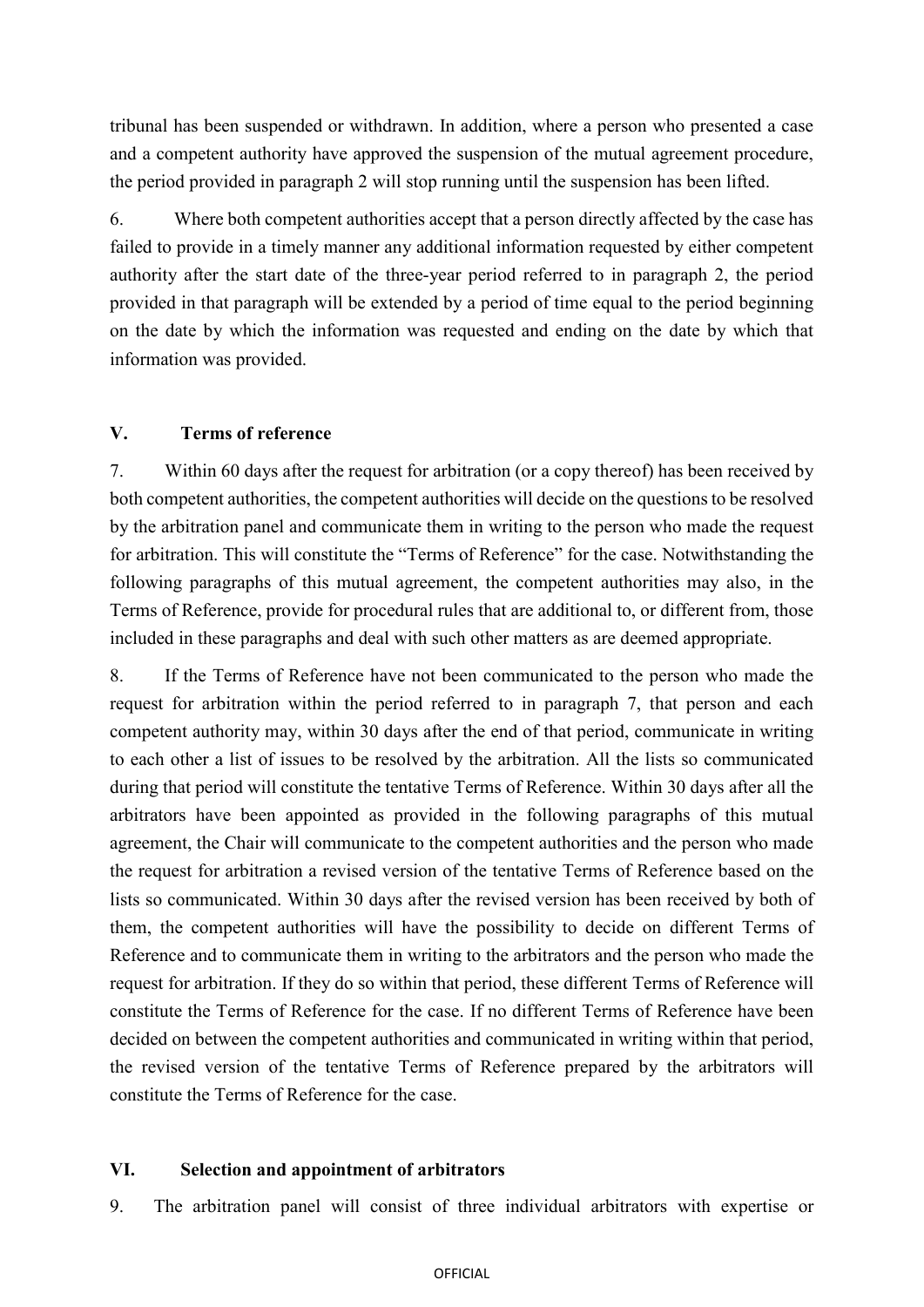experience in international tax matters. Each arbitrator appointed to the arbitration panel must be impartial and independent of the competent authorities, tax administrations, and ministries of finance of the Contracting States and of all persons directly affected by the case (as well as their advisors) at the time of accepting an appointment, maintain his or her impartiality and independence throughout the proceedings, and avoid any conduct for a reasonable period of time thereafter which may damage the appearance of impartiality and independence of the arbitrators with respect to the proceedings.

10. Within 60 days after the Terms of Reference have been received by the person who made the request for arbitration, or, where paragraph 8 applies, within 120 days after the request for arbitration has been received by both competent authorities, the competent authorities will each appoint one arbitrator. Within 60 days after the latter appointment, the arbitrators so appointed will appoint a third arbitrator who will function as Chair. The Chair will not be a national or resident of either Contracting State.

11. If any appointment is not made within the required time period, the arbitrator(s) not yet appointed will be appointed by the highest ranking official of the Centre for Tax Policy and Administration of the Organisation for Economic Co-operation and Development who is not a national of either Contracting State within 10 days after receiving a request to that effect from the person who made the request for arbitration.

12. The same procedure will apply with the necessary adaptations if for any reason it is necessary to replace an arbitrator after the arbitration process has begun.

13. An arbitrator will be considered to have been appointed when a letter confirming that appointment and signed by both the arbitrator and the person or persons who have the power to appoint that arbitrator has been communicated to both competent authorities.

### **VII. Arbitration process**

14. Within 60 days after the appointment of the Chair of the arbitration panel (unless, before the end of that period, the competent authorities decide on a different period or decide to use a different approach with respect to that case), the competent authority of each Contracting State will submit to the Chair of the arbitration panel a proposed resolution which addresses all unresolved issue(s) in the case (taking into account all agreements previously reached in that case between the competent authorities). The proposed resolution will be submitted by courier in 4 copies or by appropriate electronic system for secure transfer of documents. The Chair will forward the proposed resolutions to the other members of the arbitration panel and the respective other competent authority only after reception of both proposed resolutions or after the 60 day period has expired, whichever is the earlier. The proposed resolution will be limited to a disposition of specific monetary amounts (for example, of income) or, where specified, the maximum amount of tax that may be charged pursuant to the provisions of the Convention, for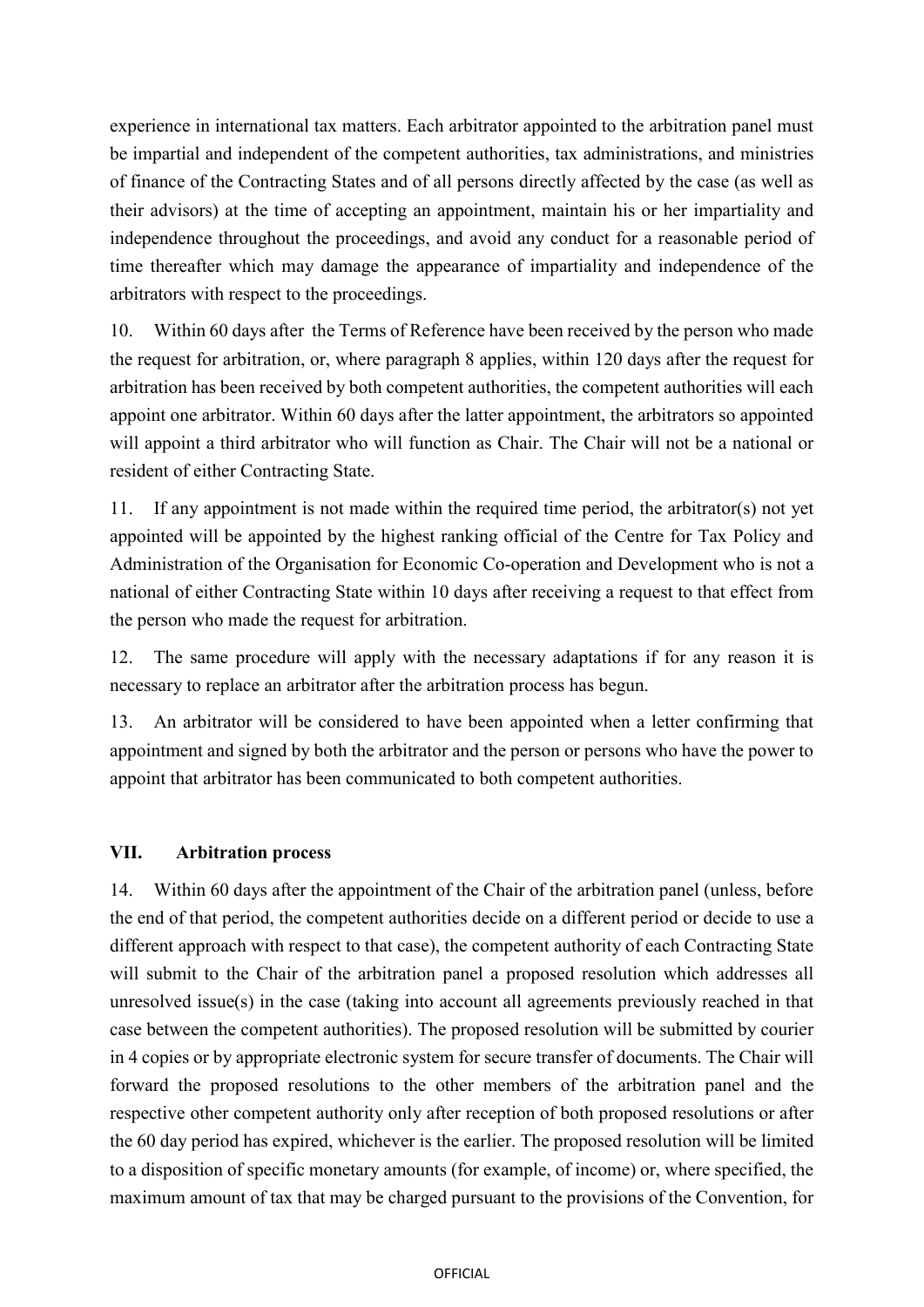each adjustment or similar issue in the case. In a case in which the competent authorities of the Contracting States have been unable to reach agreement on an issue regarding the conditions for application of a provision of the Convention (hereinafter referred to as a "threshold question"), such as whether an individual is a resident or whether a permanent establishment exists, the competent authorities may submit alternative proposed resolutions with respect to issues the determination of which is contingent on resolution of such threshold questions. The proposed solution will not exceed five pages.

15. The competent authority of each Contracting State may also submit to the Chair of the arbitration panel, within the period of time provided for in paragraph 14, a supporting position paper for consideration by the arbitrators. The position paper will be submitted together with the proposed resolution by courier in 4 copies or by appropriate electronic system for secure transfer of documents. The Chair will submit the supporting position papers to the other members of the arbitration panel and the respective other competent authority only after reception of both supporting position papers or after the 60 day period has expired, whichever is the earlier. A supporting position paper will not exceed 30 pages per issue, plus annexes.

16. Each competent authority may also submit to the arbitrators and to the other competent authority, within 120 days after the appointment of the Chair of the arbitration panel, a reply submission with respect to the proposed resolution and supporting position paper submitted by the other competent authority. A reply submission will not exceed 10 pages per issue, plus annexes.

17. If the Panel considers that it should meet physically to handle the case, the Chair shall make a proposal with regard to the date and location of the meeting, having in mind the principle of efficiency, and submit it to both competent authorities. If the competent authorities do not object to the proposal within 30 days after its reception, the proposal is considered approved.

18. Subject to the provisions of the Convention and of this agreement, the arbitrators shall adopt those procedural and evidentiary rules that they deem necessary to provide a decision concerning the unresolved issues submitted to arbitration.

19. The arbitration panel will select as its decision one of the proposed resolutions for the case submitted by the competent authorities with respect to each issue and any threshold questions, and will not include a rationale or any other explanation of the decision. The arbitration decision will be adopted by a simple majority of the arbitrators. Unless the competent authorities decide otherwise, the arbitration decision will be delivered to the competent authorities of the Contracting States in writing within 60 days after the reception by the arbitrators of the last reply submission or, if no reply submission has been submitted, within 150 days after the appointment of the Chair of the arbitration panel. The arbitration decision will have no precedential value.

20. In the event that the competent authority of one Contracting State fails to submit a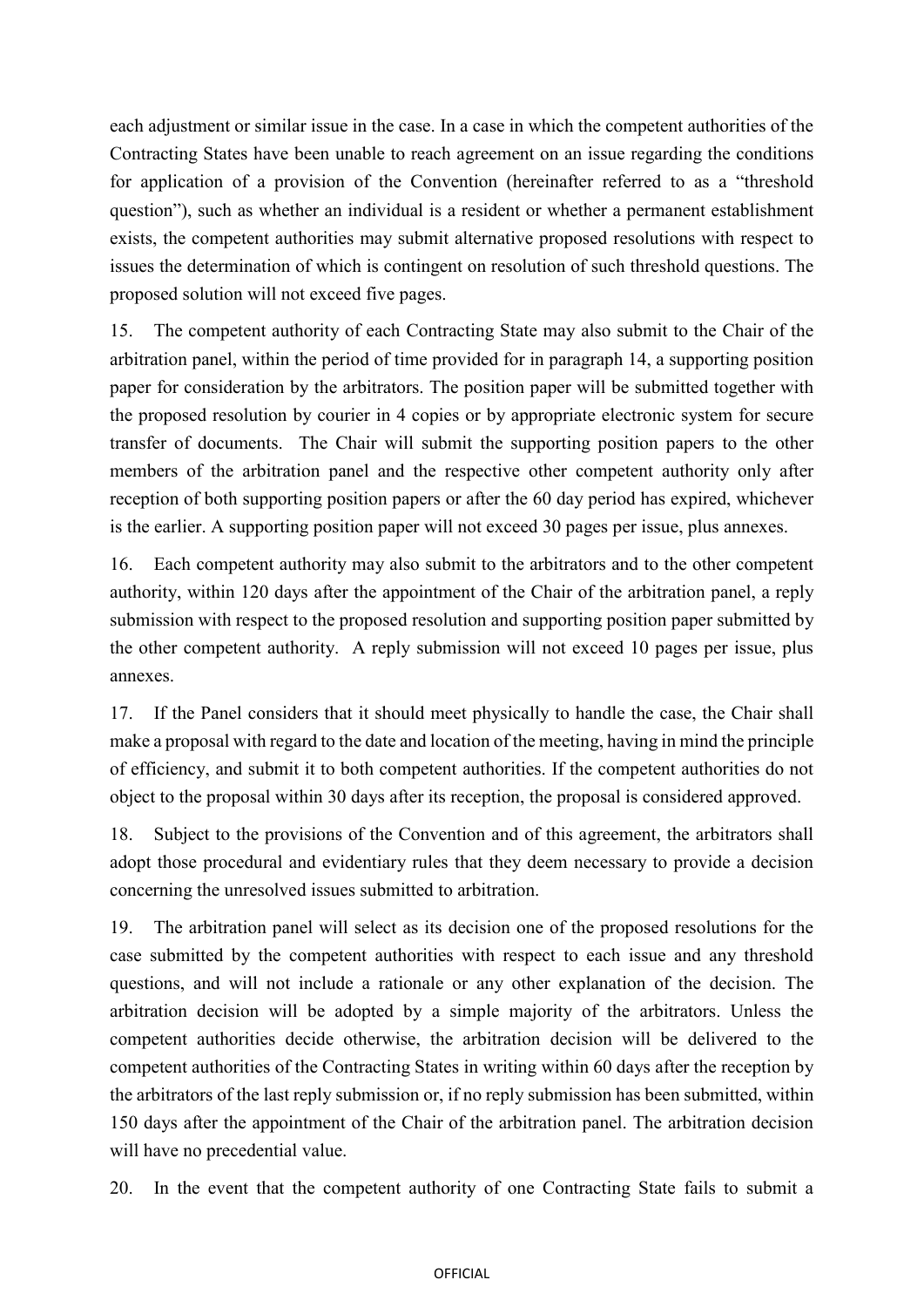proposed resolution within the period of time provided for in paragraph 14, the arbitration panel will select as its decision the proposed resolution submitted by the other competent authority.

# **VIII. Optional arbitration process**

21. If the competent authorities in the Terms of Reference elect to use the approach described in this Part with respect to a given case, each competent authority must provide to the arbitration panel and to the other competent authority, within 120 days after the appointment of the Chair of the arbitration panel, any information that it considers necessary for the panel to reach its decision. That information should include a description of the facts and of the unresolved issues to be decided together with the position of the competent authority concerning these issues and the arguments supporting that position. Unless the competent authorities agree otherwise, the arbitration panel may not take into account any information that was not available to both competent authorities before both competent authorities received the request for arbitration (or a copy thereof). For the avoidance of doubt, information that is publicly available is considered to be available to both competent authorities.

22. The person who made the request for arbitration may, either directly or through his representatives, present his position to the arbitrators in writing to the same extent that he can do so during the mutual agreement procedure. In addition, if the competent authorities and arbitrators all agree, the person may present his position orally during the arbitration proceedings.

23. If the Panel considers that it should meet physically to handle the case, the Chair shall make a proposal with regard to the date and location of the meeting, having in mind the principle of efficiency, and submit it to both competent authorities. If the competent authorities do not object to the proposal within 30 days after its reception, the proposal is considered approved.

24. Subject to the provisions of the Convention and of this agreement, the arbitrators shall adopt those procedural and evidentiary rules that they deem necessary to provide a decision concerning the unresolved issues submitted to arbitration.

25. Unless the competent authorities agree otherwise, the arbitration decision shall be delivered to the competent authorities of the Contracting States in writing within 365 days after the date of the appointment of the Chair and shall indicate the sources of law relied upon and the reasoning which led to its result. The arbitration decision shall be adopted by a simple majority of the arbitrators. The arbitration decision shall have no precedential value. With the permission of the person who made the request for arbitration and both competent authorities, the decision of the arbitration panel will be made public in redacted form without mentioning the names of the parties involved or any details that might disclose their identity and with the mention that the decision has no formal precedential value.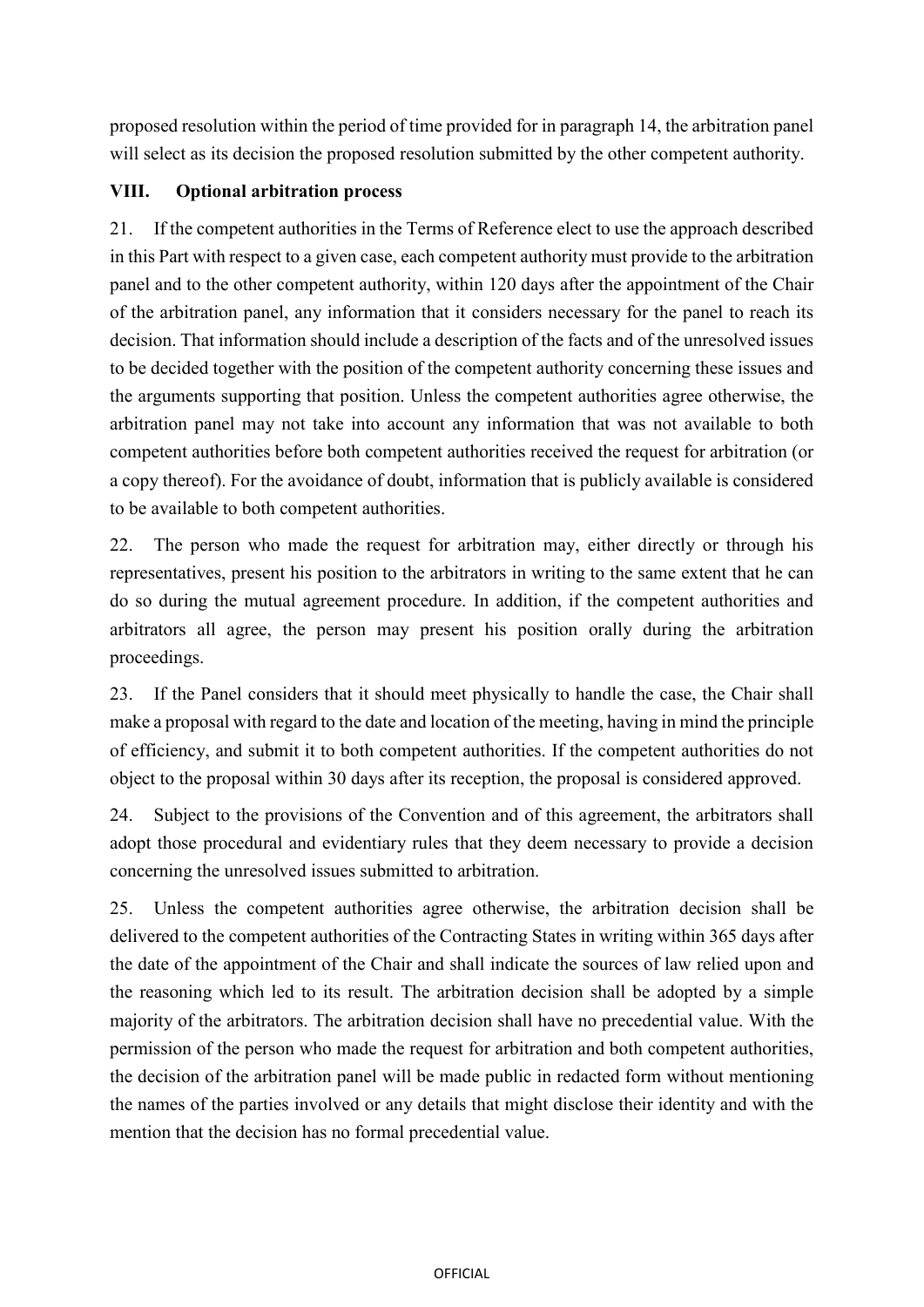#### **IX. Streamlined arbitration process**

26. If the competent authorities in the Terms of Reference elect to use the approach described in this Part with respect to a given case they will, by common consent and notwithstanding paragraphs 9 to 11, appoint one arbitrator within 60 days after the Terms of Reference have been received by the person who made the request for arbitration.

27. Within 60 days after the appointment of the arbitrator, the competent authority of each Contracting State will submit to the arbitrator a proposed resolution which addresses all unresolved issue(s) in the case (taking into account all agreements previously reached in that case between the competent authorities). The proposed resolution will be submitted by courier in 2 copies or by appropriate electronic system for secure transfer of documents. The arbitrator will forward the proposed resolutions to the respective other competent authority only after reception of both proposed resolutions or after the 60 day period has expired, whichever is the earlier. The proposed resolution will be limited to a disposition of specific monetary amounts (for example, of income) or, where specified, the maximum amount of tax that may be charged pursuant to the provisions of the Convention, for each adjustment or similar issue in the case. In a case in which the competent authorities of the Contracting States have been unable to reach agreement on an issue regarding the conditions for application of a provision of the Convention (hereinafter referred to as a "threshold question"), such as whether an individual is a resident or whether a permanent establishment exists, the competent authorities may submit alternative proposed resolutions with respect to issues the determination of which is contingent on resolution of such threshold questions. The proposed solution will not exceed five pages.

28. The competent authority of each Contracting State may also submit to the arbitrator, within the period of time provided for in paragraph 27, a supporting position paper for consideration by the arbitrator. The position paper will be submitted together with the proposed resolution by courier in 2 copies or by appropriate electronic system for secure transfer of documents. The arbitrator will submit the supporting position papers to the respective other competent authority only after reception of both supporting position papers or after the 60 day period has expired, whichever is the earlier. A supporting position paper will not exceed 30 pages per issue, plus annexes.

29. The arbitrator will select as its decision one of the proposed resolutions for the case submitted by the competent authorities with respect to each issue and any threshold questions, and will not include a rationale or any other explanation of the decision. Unless the competent authorities decide otherwise, the arbitration decision will be delivered to the competent authorities of the Contracting States in writing within 30 days after the reception by the arbitrator of the last reply submission. The arbitration decision will have no precedential value.

30. In the event that the competent authority of one Contracting State fails to submit a proposed resolution within the period of time provided for in paragraph 27, the arbitrator will select as its decision the proposed resolution submitted by the other competent authority.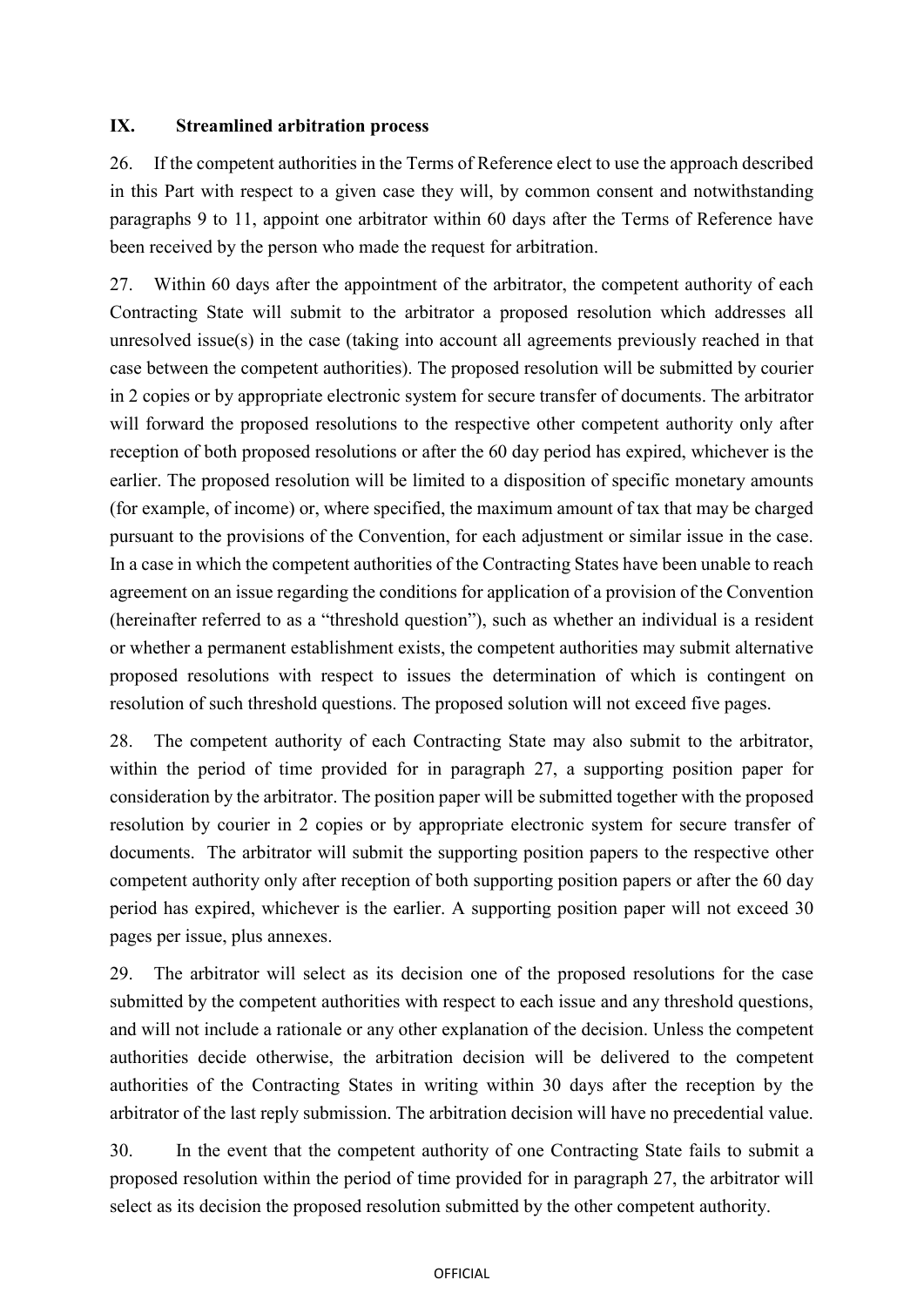### **X. Communication of information and confidentiality**

31. For the sole purposes of the application of the provisions of Articles 24 and 25 of the Convention and of the domestic laws of the Contracting States, concerning the communication and the confidentiality of the information related to the case that results in the arbitration process, each arbitrator and a maximum of three staff per arbitrator (and prospective arbitrators solely to the extent necessary to verify their ability to fulfil the requirements of arbitrators) will be designated as authorised representatives of the competent authority that has appointed that arbitrator or, if that arbitrator has not been appointed by a competent authority, of both competent authorities.

32. In designating a person as its authorised representative pursuant to paragraph 31, the competent authority of a Contracting State will ensure that the person accepts in writing to treat any information relating to the arbitration proceeding consistently with the confidentiality requirements of the Convention and of the applicable laws of that Contracting State.

#### **XI. Costs**

33. Unless decided otherwise by the competent authorities:

- a) each competent authority, the person who requested the arbitration and other persons affected by the case will bear the costs related to his own participation in the arbitration proceedings (including travel costs and costs related to the preparation and presentation of his views);
- b) other costs related to the arbitration proceedings will be borne in equal shares by the two competent authorities.
- c) The fees of the arbitrators will be fixed at EUR 1,000 per person per day of meetings, preparations or travel, with a maximum of seven days. The fees of the Chair will be increased by 10 per cent. The reimbursement of the expenses of the arbitrators will be limited to the reimbursement usual to civil servants of the Contracting State that first received the request for submission of the unresolved issue(s) in the case to arbitration.

### **XII. Applicable legal principles**

34. The arbitrators shall decide the issues submitted to arbitration in accordance with the applicable provisions of the Convention and, subject to these provisions, of those of the domestic laws of the Contracting States. Decisions related to treaty interpretation will be made by the arbitrators in the light of the principles of interpretation incorporated in Articles 31 to 33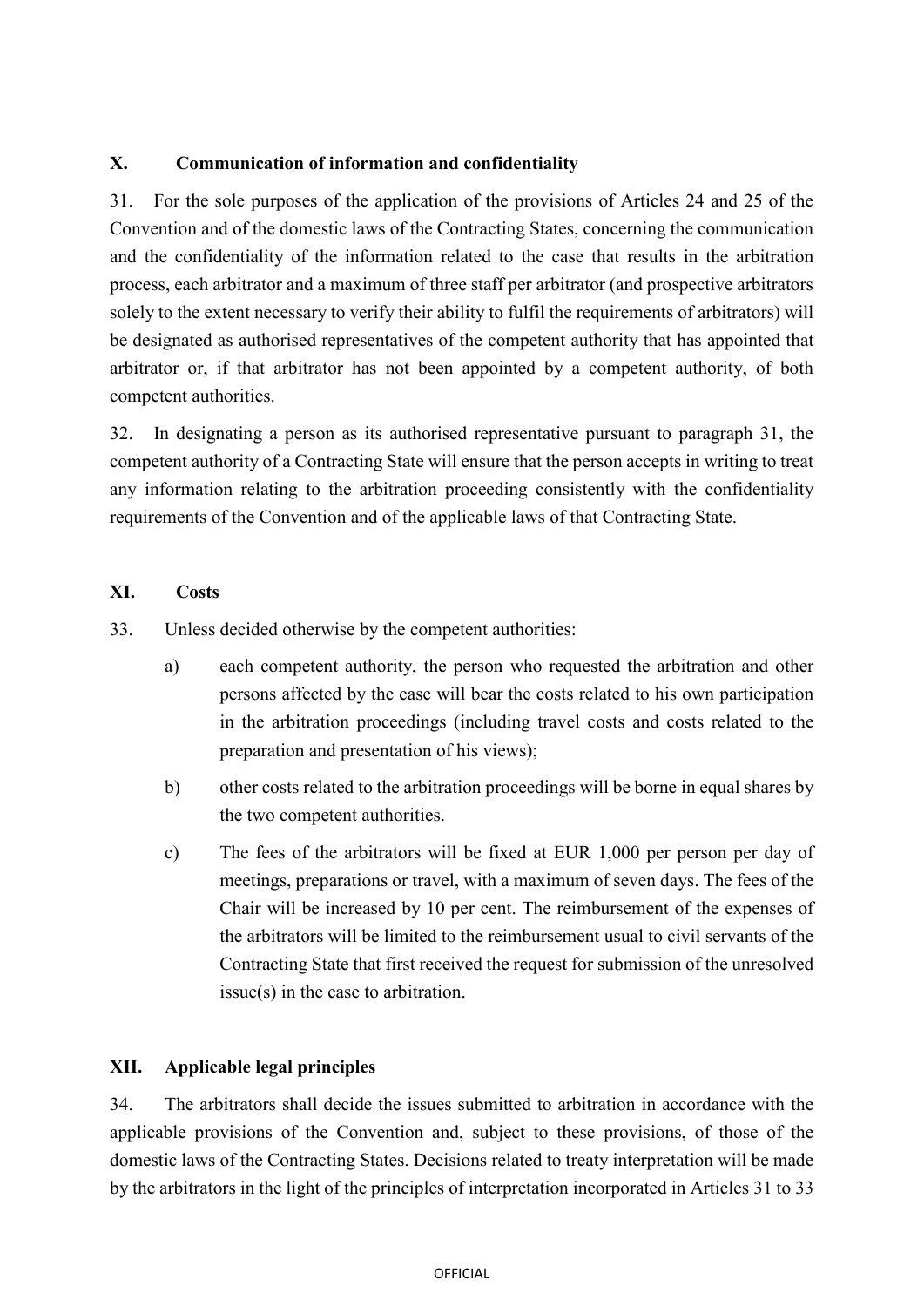of the Vienna Convention on the Law of Treaties, having regard to the Commentaries of the OECD Model Tax Convention as periodically amended, as explained in paragraphs 28 to 36.1 of the Introduction to the OECD Model Tax Convention. Decisions related to the application of the arm's length principle should similarly be made having regard to the OECD Transfer Pricing Guidelines for Multinational Enterprises and Tax Administrations. The arbitrators will also consider any other sources which the competent authorities may expressly identify in the Terms of Reference.

#### **XIII. Failure to communicate the decision within the required period**

35. In the event that the decision has not been communicated to the competent authorities within the period provided for in paragraph 19 or 25, as the case may be, or within any other period approved by the competent authorities, the competent authorities may decide to appoint new arbitrators in accordance with Part VI. The date of the decision to appoint new arbitrators will, for the purposes of the subsequent application of Part VI, be deemed to be the date when the request for arbitration has been received by both competent authorities.

36. In the event that the decision has not been communicated to the competent authorities within the period provided for in paragraph 29, or within any other period approved by the competent authorities, the competent authorities may decide to appoint a new arbitrator in accordance with Part IX. The date of the decision to appoint a new arbitrator will, for the purposes of the subsequent application of Part IX, be deemed to be the date when the request for arbitration has been received by both competent authorities.

### **XIV. Where no arbitration decision will be provided**

36. Where, at any time after a request for arbitration has been made and before the arbitrators have delivered a decision to the competent authorities, the competent authorities notify in writing the arbitrators

- a) that they have solved all the unresolved issues that were subject to arbitration, or
- b) that the person who presented the case has withdrawn the request for arbitration or the request for a mutual agreement procedure

no arbitration decision will be provided and the mutual agreement procedure will be considered to have been completed.

### **XV. Final decision and implementation**

37. The arbitration decision will be final, unless that decision is found to be unenforceable by the courts of one of the Contracting States because of a violation of paragraph 5 of Article 24